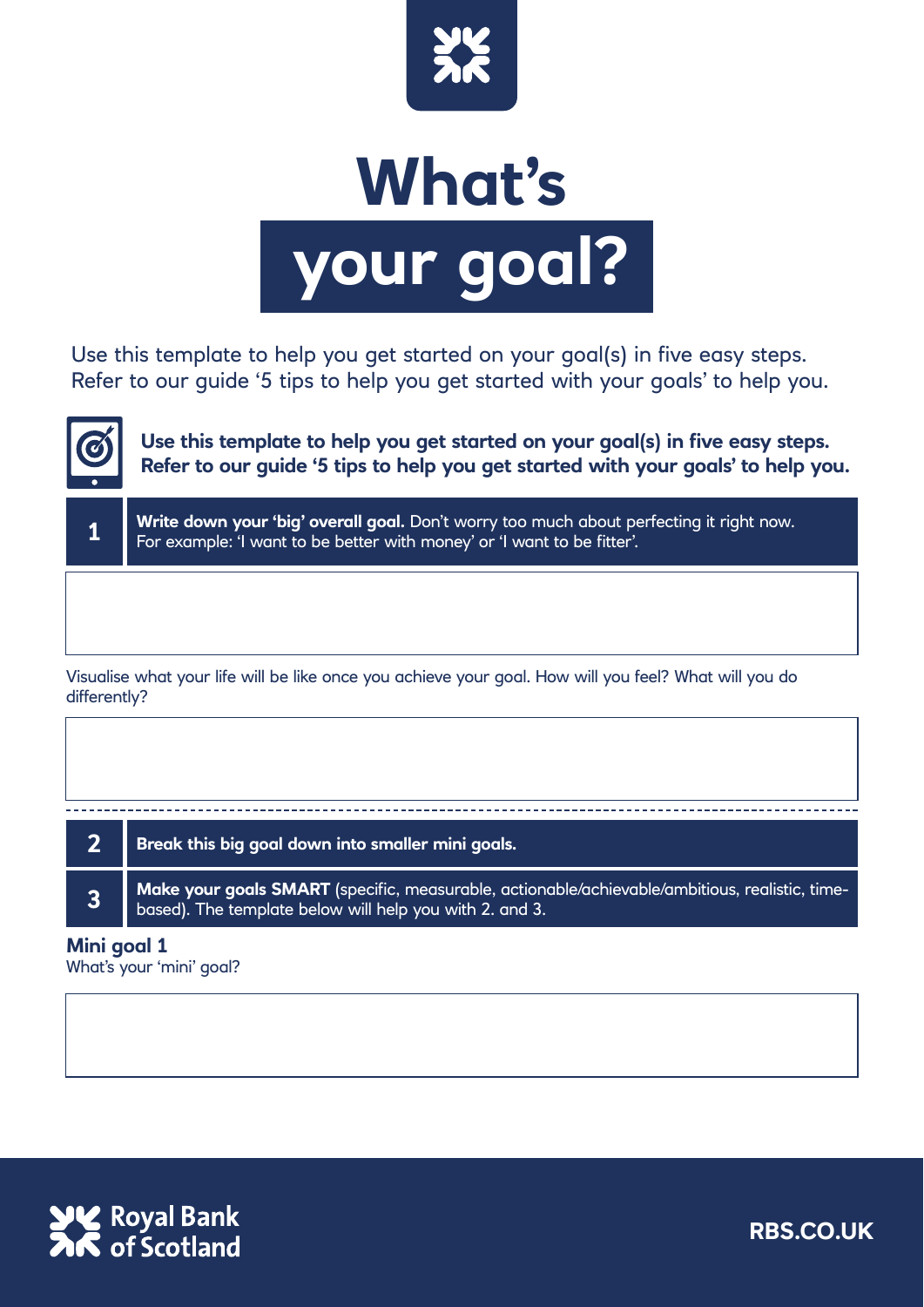How and when will you measure your progress? What are your milestones to hit along the way?

What activities are you going to do and when?

What things might knock you off track and how do you plan to overcome them?

**Mini goal 2** What's your 'mini' goal?

When will you achieve it by?

How and when will you measure your progress? What are your milestones to hit along the way?

What activities are you going to do and when?

What things might knock you off track and how do you plan to overcome them?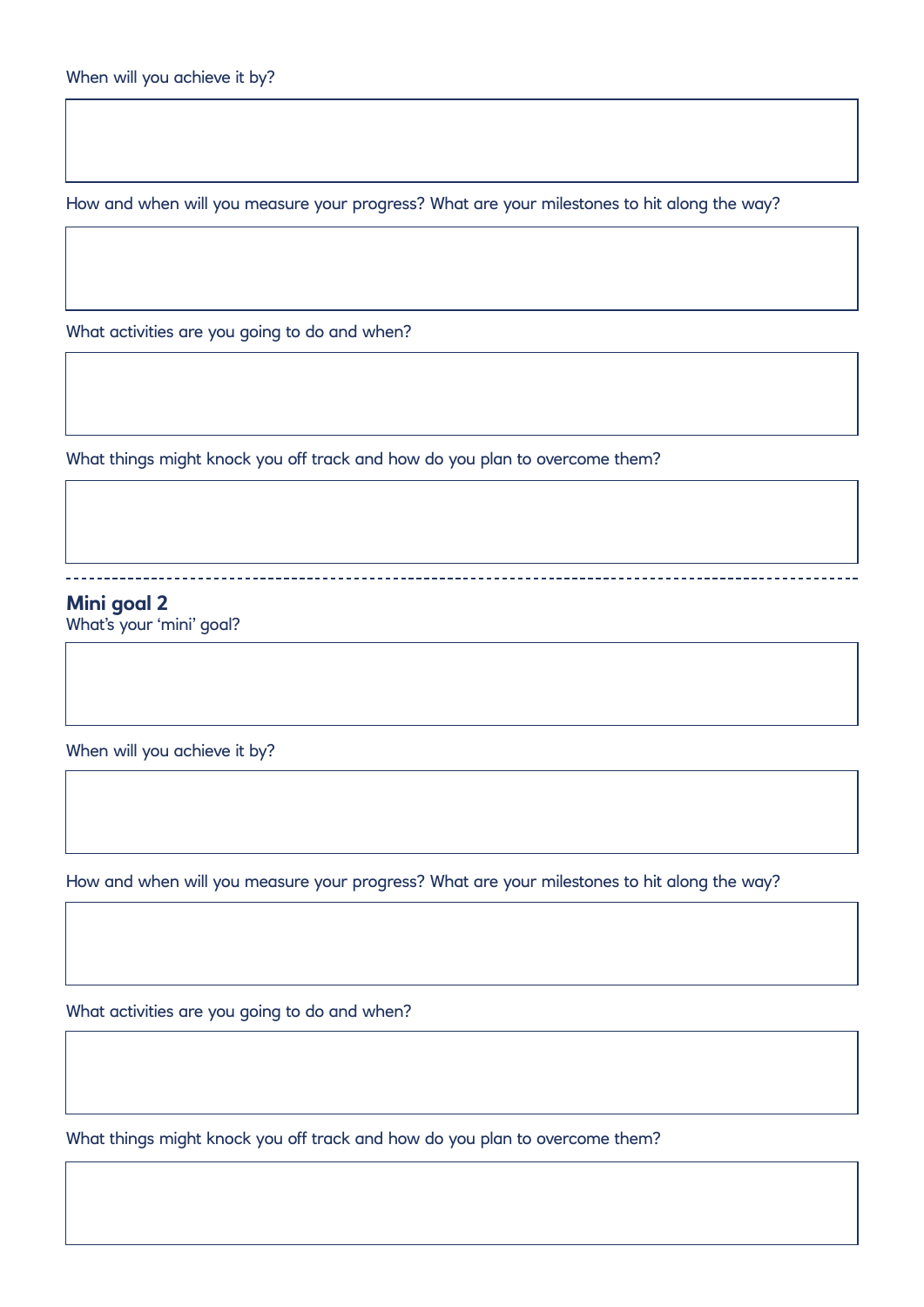When will you achieve it by?

How and when will you measure your progress? What are your milestones to hit along the way?

What activities are you going to do and when?

What things might knock you off track and how do you plan to overcome them?